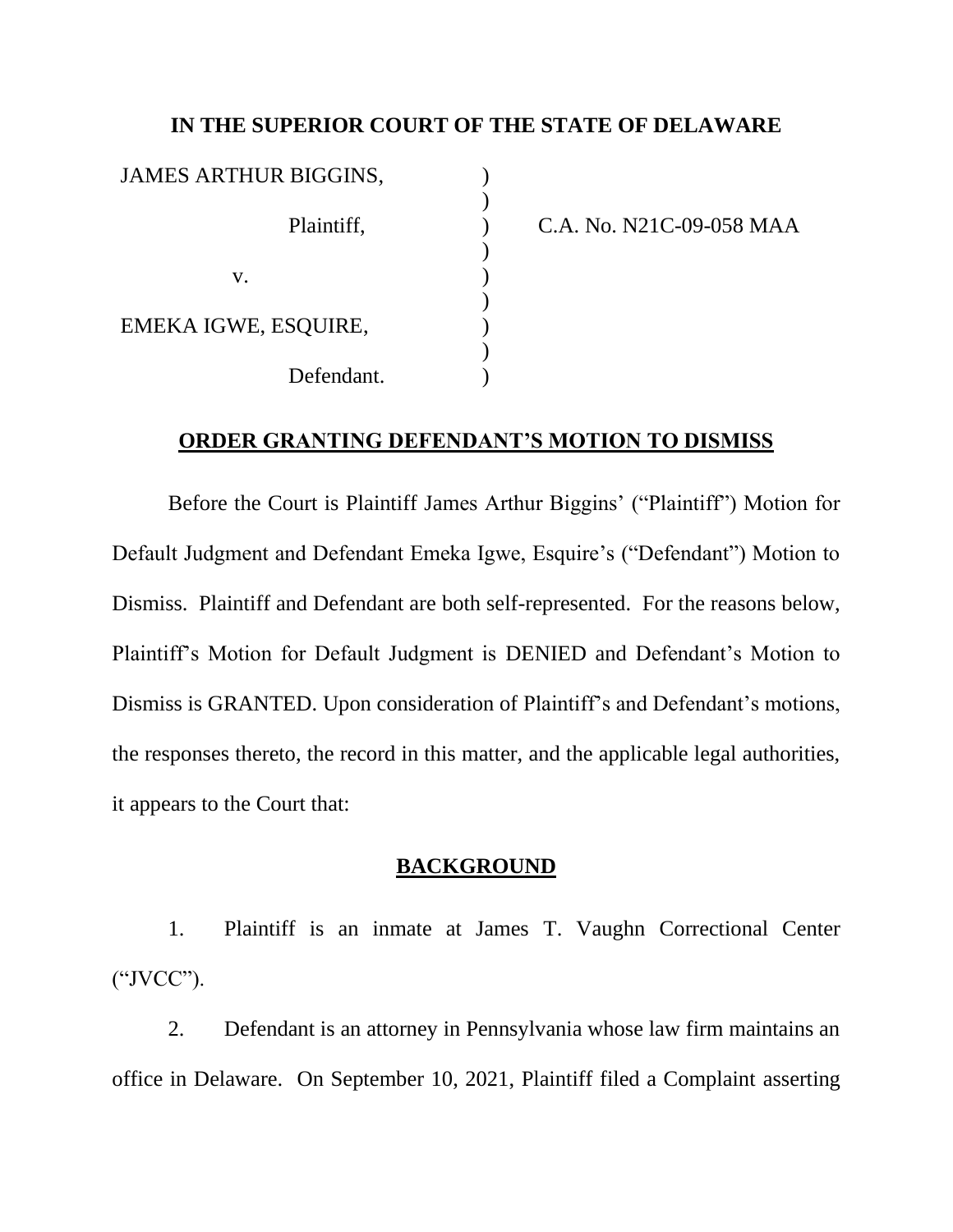several causes of action, including: 1) Breach of Fiduciary Duty, 2) Breach of Contract, 3) Fraud<sup>1</sup> and 4) Intentional Infliction of Emotional Distress.

3. In his Complaint, Plaintiff claims that in October of 2019, Terence Jones, a private investigator for Defendant's law firm, met with Plaintiff because "it had been determined that their cases was [sic] ripe to seek and receive relief from their criminal conviction" and Defendant was willing to represent Plaintiff in criminal and civil relief cases.

4. Plaintiff claims he signed a contract appointing Defendant as his legal representative. Notably, despite mentioning the contract in several filings, Plaintiff has not provided evidence of this contract (nor any terms of such purported contract) to the Court.

5. Plaintiff alleges that over the next two years, Plaintiff wrote to Defendant asking why Defendant had not taken any action in his criminal case. Plaintiff's Complaint further alleges conversations Plaintiff had about Defendant with other inmates and Defendant's legal assistant. Plaintiff admittedly never made contact or had a conversation with Defendant himself. Rather, all of Plaintiff's alleged communications were with other individuals. On July 23, 2021, Plaintiff

<sup>1</sup> In Plaintiff's Complaint, Plaintiff asserts "Intentional Misrepresentation By [sic] the Deliberate and Willful Act of Concealing the Material Fact That [Defendant] Was Not License [sic] to Practice Law In [sic] Delaware." The Court interprets this cause of action as that of Fraud.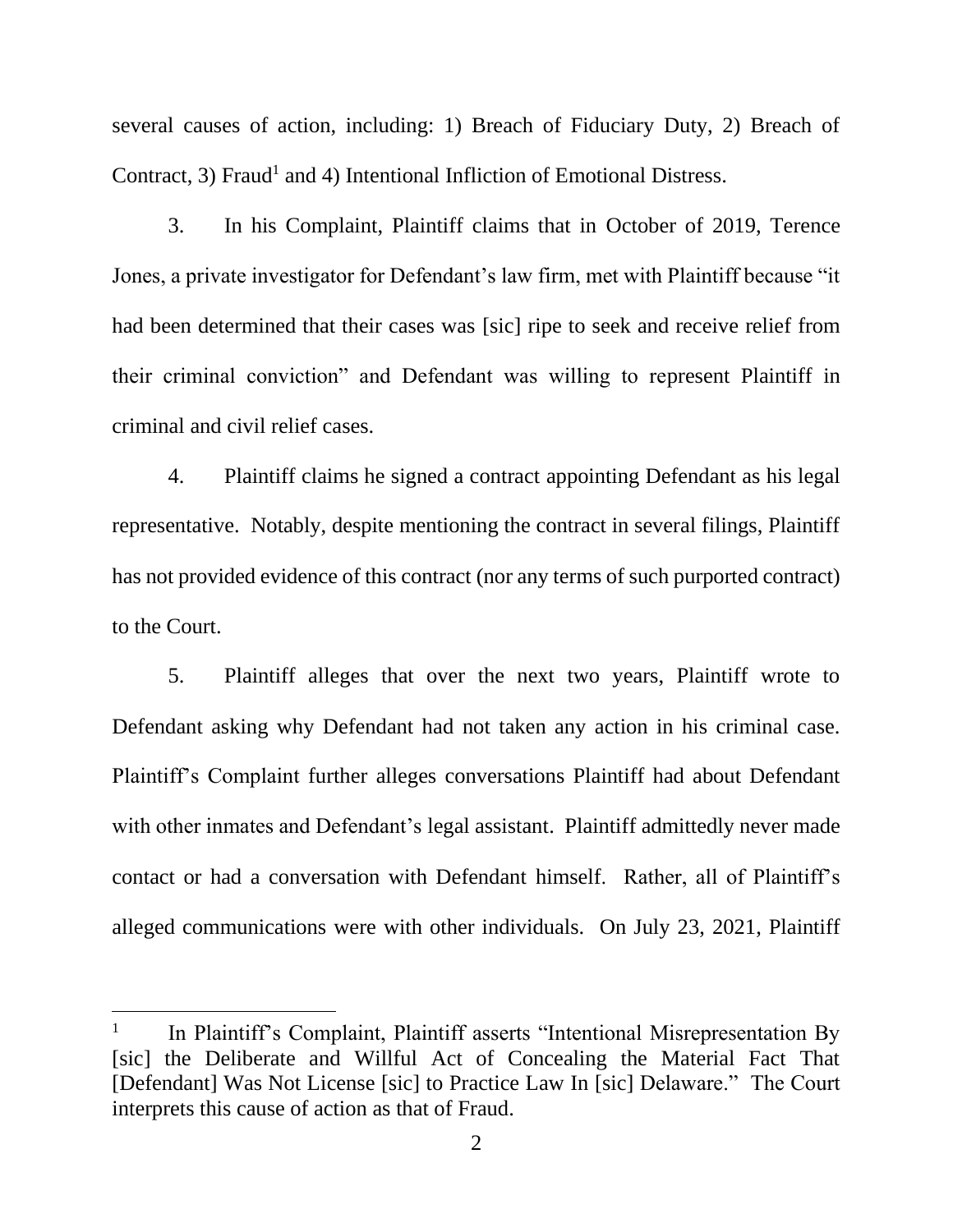sent Defendant a letter stating, "[a]s of this letter I no longer permit for you to act in any way as legal counsel for me."<sup>2</sup>

6. On October 6, 2021, Plaintiff filed an Amended Complaint asserting the same causes of action with additional details. In his Amended Complaint, Plaintiff details additional conversations he had with others regarding Plaintiff's frustration with Defendant's lack of response. Plaintiff again admits that, although Plaintiff claims he wrote to Defendant several times, Plaintiff never successfully contacted or conversed with Defendant directly.

7. On October 26, 2021, Plaintiff filed a Motion for Default Judgment. Plaintiff filed a Motion for Temporary Emergency Injunction on November 3, 2021. On November 9, 2021, the Court ordered the Defendant to respond to both motions. On December 6, 2021, Defendant filed a response in opposition to both motions and a Motion to Dismiss for failure to state a claim pursuant to Superior Court Civil Rule  $12(b)(6).$ <sup>3</sup>

8. In Defendant's response in opposition to Plaintiff's motions, Defendant explains that Plaintiff's Complaint "arrived in a prison envelope at Defendant's law office." Defendant did not open the letter for several months due to the voluminous

<sup>2</sup> *See* Pl.'s Compl. Ex. B.

<sup>&</sup>lt;sup>3</sup> According to the record, Defendant's responses in opposition and motion to dismiss were dated November 30, 2021, received by the Court on December 2, 2021, and filed on December 6, 2021.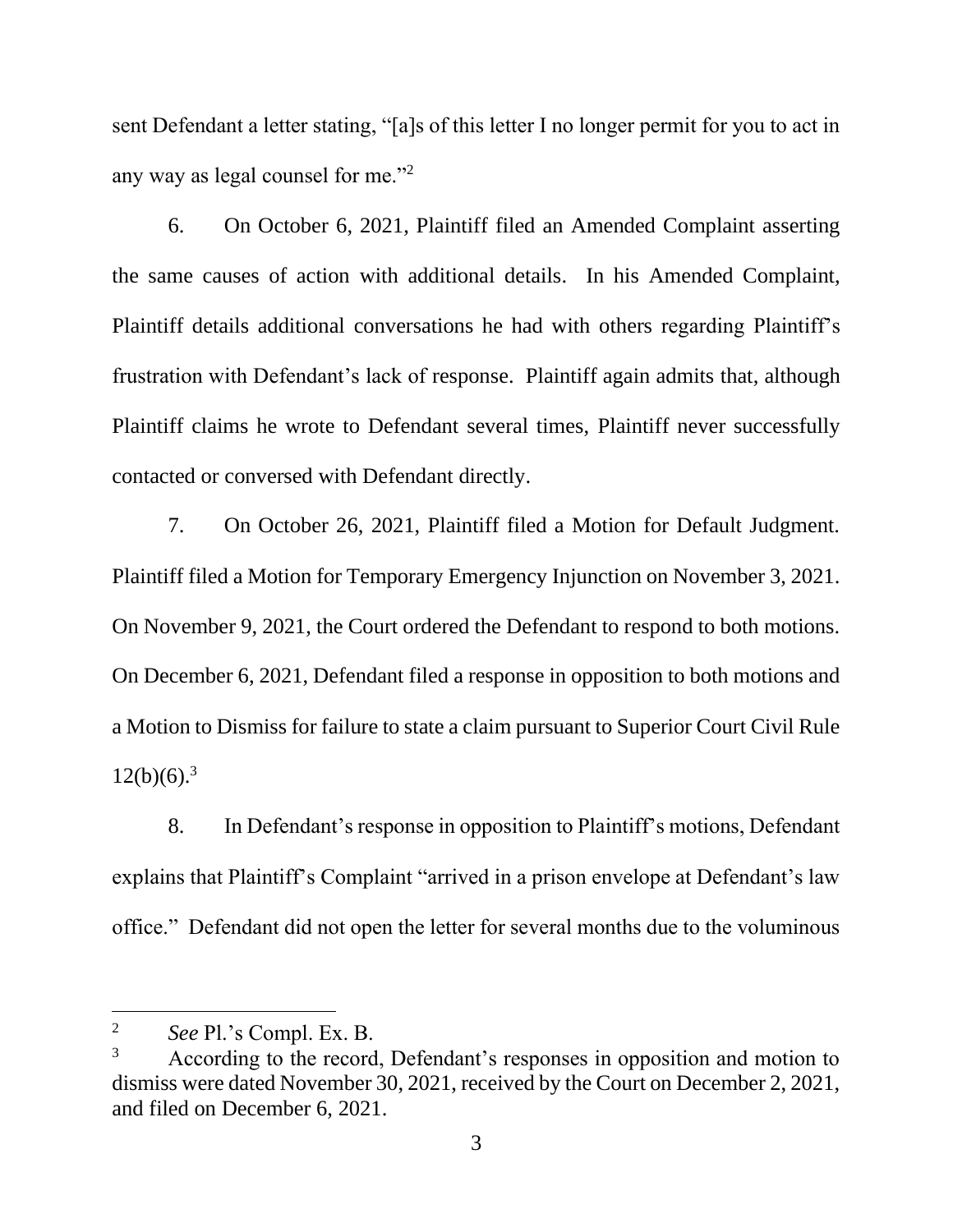number of unsolicited mailings he receives from inmates each year. Defendant further argues that Plaintiff cannot file motions in Delaware without court approval due to his "numerous meritless filings."<sup>4</sup> Defendant explained that he was not alerted to Plaintiff's Complaint until the Court's November 9, 2021 letter ordering Defendant to respond.

9. In Defendant's Motion to Dismiss, Defendant asserts he has never spoken with or met Plaintiff. Defendant contends that Plaintiff has not properly pleaded the elements of a claim because Plaintiff has not established an attorneyclient relationship with Defendant and there is no causal connection between Plaintiff's harm and Defendant's alleged actions.

10. On January 18, 2022, Plaintiff filed a letter to the Court opposing Defendant's Motion to Dismiss. On February 4, 2022, Defendant, in compliance with a Court order, responded to Plaintiff's letter.<sup>5</sup> In Defendant's response, Defendant concedes that his secretary accepted service of Plaintiff's Complaint

Although not cited, the Court infers that Defendant is referring to the Court's prior order in *Biggins v. Coupe, et al.*, C.A. No. N16M-02-175-AML, where the Court dismissed the Complaint *sua sponte* upon initial review:

As this Court and the Delaware Supreme Court previously have concluded, Biggins is barred from filing an *in forma pauperis* petition unless the complaint alleges he is in imminent danger of serious physical injury. 10 *Del. C.* § 8804(f); *Biggisn v. Dr. Robinson*, 12 A.3d 1153 (TABLE) (Del. 2011); *Biggins v. Biden*, 2010 WL 3496868 (Del. Super. Sept. 8, 2010). The complaint contains no such allegations.

<sup>&</sup>lt;sup>5</sup> Since that time, Plaintiff filed numerous letters in response to Defendant's February 4 letter, most recently on May 13, 2022.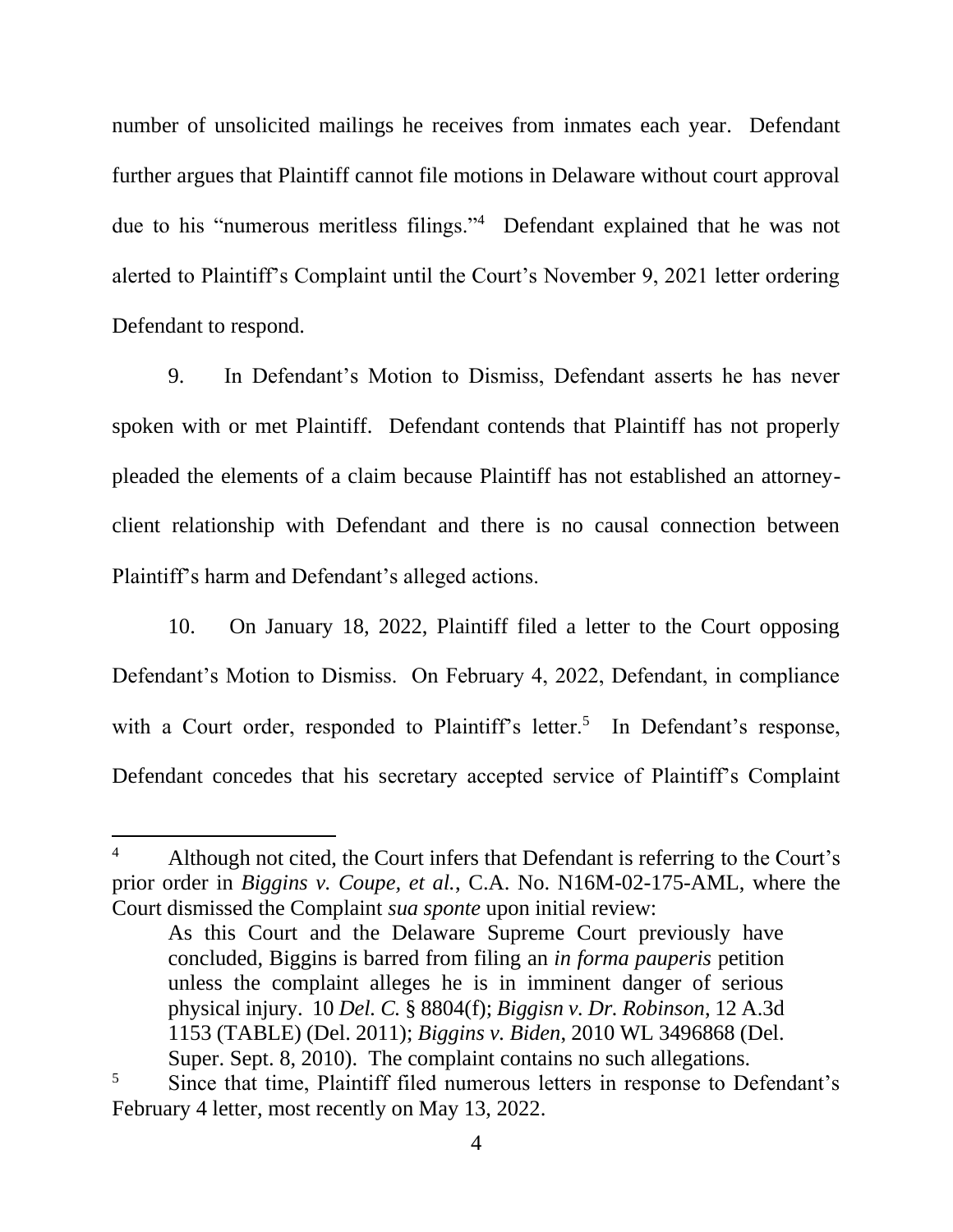under the mistaken belief it was inmate mail. Defendant acknowledges that he is not a licensed attorney in Delaware, but his law firm in Delaware is managed by a Delaware-licensed attorney. Defendant maintains that he has never visited the Plaintiff at JVCC, nor had any direct communication with Plaintiff by phone, mail, or in-person. Defendant further asserts that Terence Jones, the investigator Plaintiff allegedly spoke with, is not an employee of Defendant's firm and has no authority to bind Defendant to a contract.

### **MOTION FOR DEFAULT JUDGMENT**

11. Superior Court Civil Rule 55(b) sets forth the standard for entry of a default judgment. Civil Rule 55(b) provides that a Court *may* enter judgment by default "when a party has failed to appear, plead, or otherwise defend as provided by the Rules."<sup>6</sup> As the rule's language suggests, Civil Rule 55(b) is "permissive, not mandatory."<sup>7</sup> "Entry of a default judgment in one's favor is not a matter of right but, instead, is a matter within the Court's discretion." 8 Given Delaware's public policy in favor of resolving cases on their merits, the use of a default judgment to resolve a

 $6$  Superior Court Civil Rule 55(b).

<sup>7</sup> *Greystone Digital Technology, Inc. v. Alvarez*, 2007 WL 2088859, at \*2 (Del. Ch. July 20, 2007).

<sup>8</sup> *In re 53.1 Acres of Land in Mispillion Hundred*, 2002 WL 31820972, at \*2 (Del. Ch. Nov. 27, 2002) (citing *U.S. Surgical Corp v. Auhull*, 1998 WL 326493, at \*2 (Del. Ch. May 28, 1998); *see also Long v. Jennings*, 2021 WL 2134854, at \*1 (Del. Super. May 25, 2021) (citing *Pinkett ex rel. Britt v. Nationwide Mut. Ins. Co.*, 832 A.2d 747, 748-49 (Del. Super. 2003)).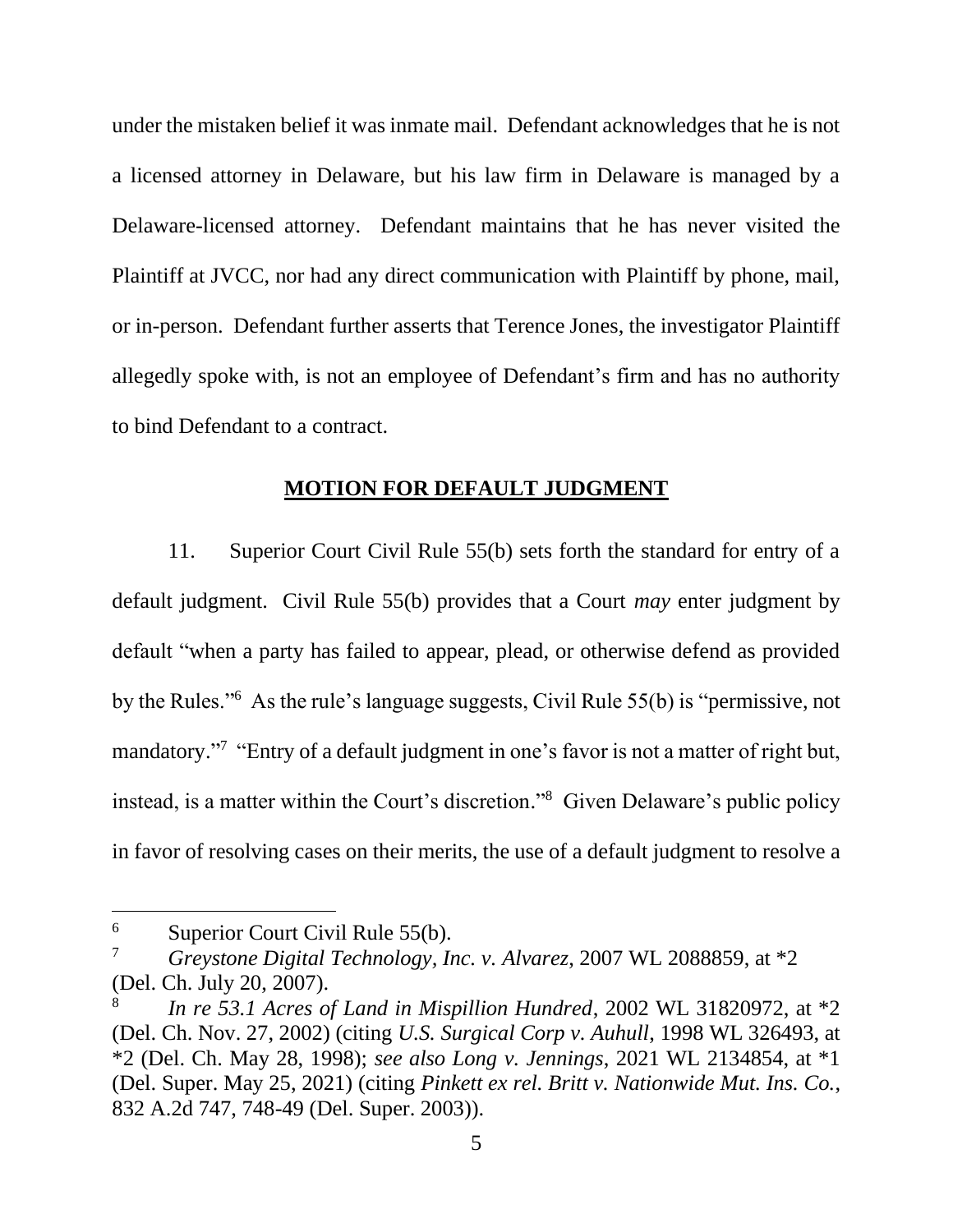case is an "extreme remedy"<sup>9</sup> reserved for circumstances where there has been "a willful or conscious disregard for the rules of the Court."<sup>10</sup>

12. Here, there is no evidence that Defendant willfully or consciously disregarded the rules of the Court. In fact, when Defendant received an order from the Court to respond, Defendant timely filed his Motion to Dismiss and his response in opposition to Plaintiff's Motion for Default Judgment and Motion for Temporary Emergency Injunction. In each filing, Defendant sufficiently explained his mistake and reason for delay.

13. Thus, absent any willful or conscious disregard of the Court's rules and considering Delaware's public policy favoring resolving cases on their merits, this Court in its sound discretion denies Plaintiff's Motion for Default Judgment.

### **MOTION TO DISMISS**

14. On a motion to dismiss under Superior Court Civil Rule 12(b)(6), a court must accept as true all well-pleaded factual allegations.<sup>11</sup> A court is not

<sup>9</sup> *Greystone Digital Technology*, 2007 WL 2088859, at \*2 (citing *U.S. Surgical Corp.*, 1998 WL 326493, at \*2).

<sup>10</sup> *Pinkett ex rel. Britt v. Nationwide Mut. Ins. Co.*, 832 A.2d 747, 748-49 (Del. Super. 2003); *Apartment Comties. Corp. v. Martinelli*, 859 A.2d 67, 69 (Del. 2004) (quoting *Rogers v. Hartford Life & Accident Ins. Co.*, 167 F.3d 933, 936 (5th Cir. 1999) ("Most courts have adopted a policy in favor of resolving cases on their merits and against the use of default judgments"); *Long*, 2021 WL 2134854, at \*1 ("Delaware public policy favors deciding cases on the merits rather than technicalities.").

<sup>11</sup> *In re Gen. Motors Shareholder Litigation*, 897 A.2d 162, 168 (Del. 2006) (citing *Malpiede v. Townson*, 780 A.2d 1075, 1090 (Del. 2001).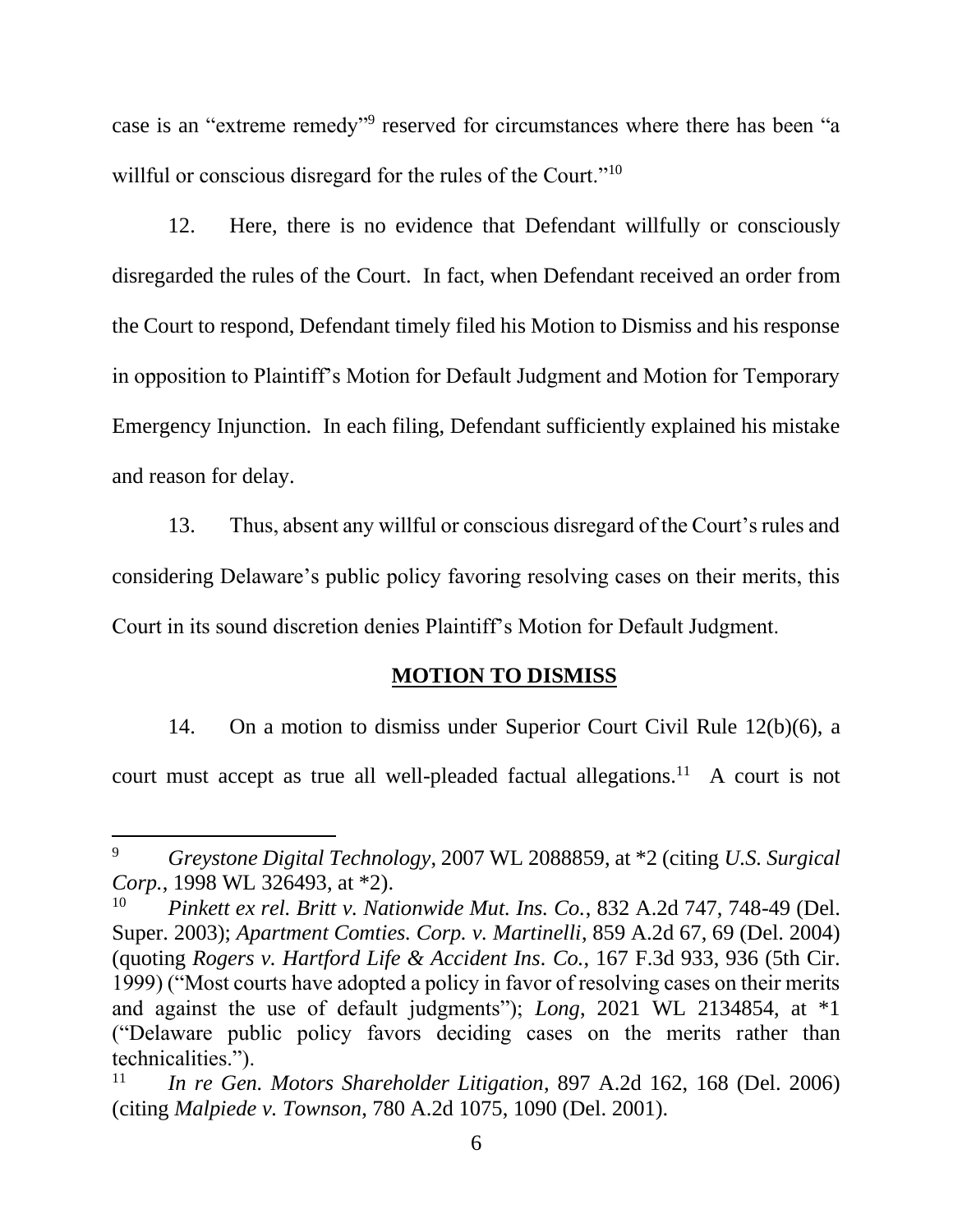required to accept as true conclusory allegations of fact or law without specific supporting factual allegations.<sup>12</sup> "A trial court is required to accept only those 'reasonable inferences that logically flow from the face of the complaint' and 'is not required to accept every strained interpretation of the allegations proposed by the plaintiff."<sup>13</sup> Dismissal is warranted if the "plaintiff would not be entitled to recover under any reasonably conceivable set of circumstances susceptible of proof."<sup>14</sup>

15. In his Complaint<sup>15</sup>, Plaintiff asserts four causes of action: 1) Breach of Fiduciary Duty, 2) Breach of Contract, 3) Fraud<sup>16</sup> and 4) Intentional Infliction of Emotional Distress.

16. At the outset, the Court must dismiss Plaintiff's claim for breach of fiduciary duty pursuant to Superior Court Civil Rule 12(b)(1) for lack of subject matter jurisdiction. As opposed to the Court of Chancery's jurisdiction, which lies

 $12$  *Id.* 

<sup>13</sup> *Id.* (quoting *Malpiede*, 780 A.2d at 1083).

<sup>14</sup> *Savor, Inc. v. FMR Corp.*, 812 A.2d 894, 896-97 (Del. 2002).

<sup>&</sup>lt;sup>15</sup> Consistent with this Court's policy of holding a complaint filed by a selfrepresented litigant to a less stringent technical standard and allowing a selfrepresented litigant leeway, for the purposes of Defendant's Motion to Dismiss, the Court will consider all allegations set forth in Plaintiff's Complaint and Amended Complaint.

<sup>&</sup>lt;sup>16</sup> In Plaintiff's Complaint, Plaintiff asserts "Intentional Misrepresentation By [sic] the Deliberate and Willful Act of Concealing the Material Fact That [Defendant] Was Not License [sic] to Practice Law In [sic] Delaware." The Court interprets this cause of action as Fraud.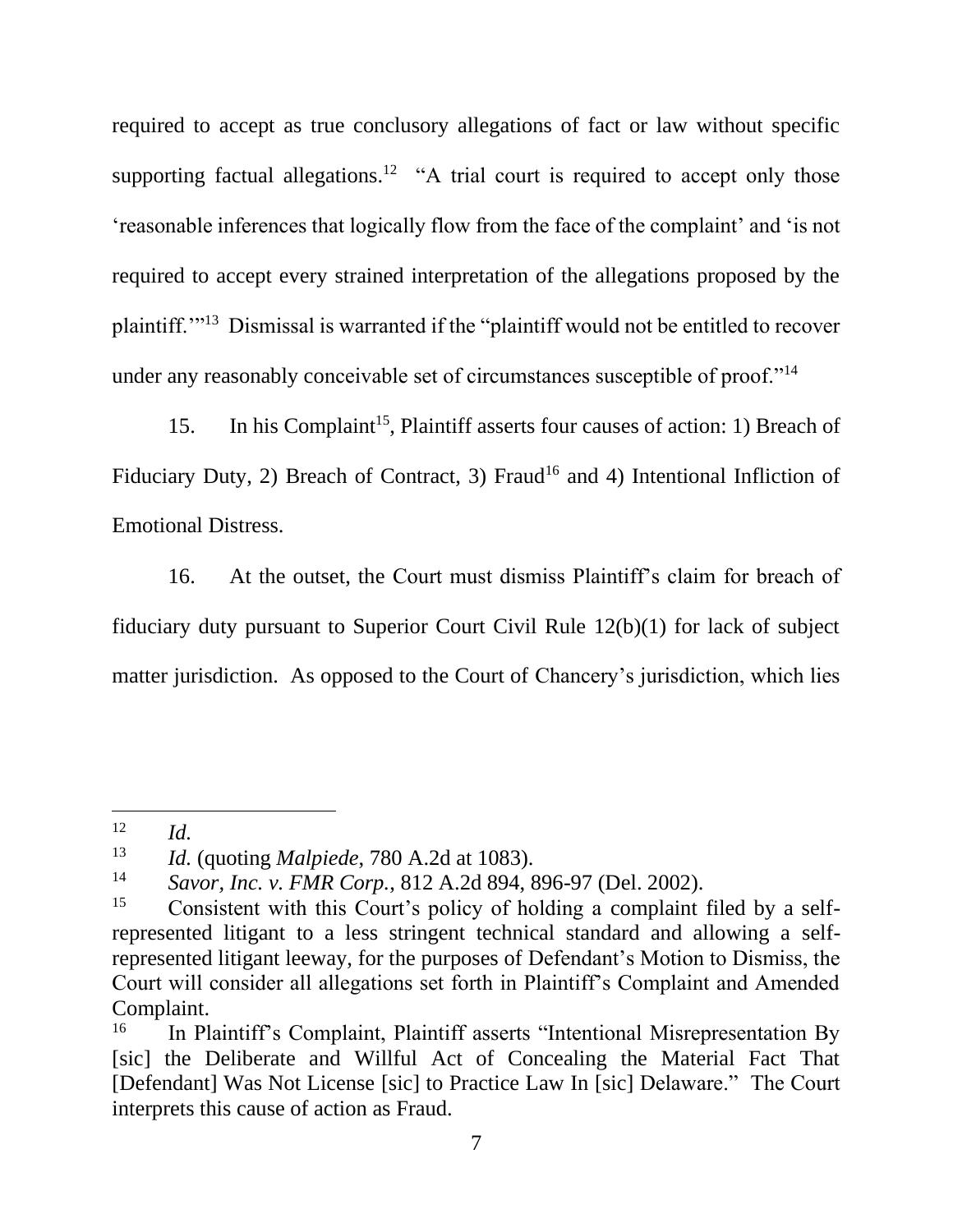in matters of equity, this Court's jurisdiction lies in matters of law.<sup>17</sup> The Court of Chancery has exclusive jurisdiction over equitable causes of action, such as breach of fiduciary duty.<sup>18</sup> Thus, this Court lacks subject matter jurisdiction over Plaintiff's breach of fiduciary duty claim and dismisses it pursuant to Superior Court Civil Rule  $12(b)(1)$ .

17. Plaintiff's additional claims for Breach of Contract, Fraud, and Intentional Infliction of Emotional Distress also fail. Each claim requires at least some representation or conduct by Defendant, or on his behalf, towards Plaintiff. Even taking all of Plaintiff's allegations as true, Plaintiff has not alleged any conduct by Defendant towards Plaintiff. Plaintiff admittedly had no contact with Defendant. All of Plaintiff's allegations come from other individuals, such as inmates, an investigator, and Defendant's legal assistant. Nothing in Plaintiff's Complaint sufficiently alleges that these individuals were Defendant's authorized agents. At most, Plaintiff's alleged conversations with Defendant's legal assistant discussed how Plaintiff could contact Defendant.

18. Plaintiff does not allege any conduct by Defendant that would constitute an offer to form a contract, nor does Plaintiff adequately plead facts evincing the existence of a contract. Plaintiff does not allege any conduct by

<sup>17</sup> *Reybold Venture Group XI-A, LLC v. Atlantic Meridian Crossing, LLC*, 2009 WL 143107, at \*2 (Del. Super. Jan. 20, 2009).

<sup>18</sup> *McMahon v. New Castle Assoc.*, 532 A.2d 601, 604 (Del. Ch. 1987).